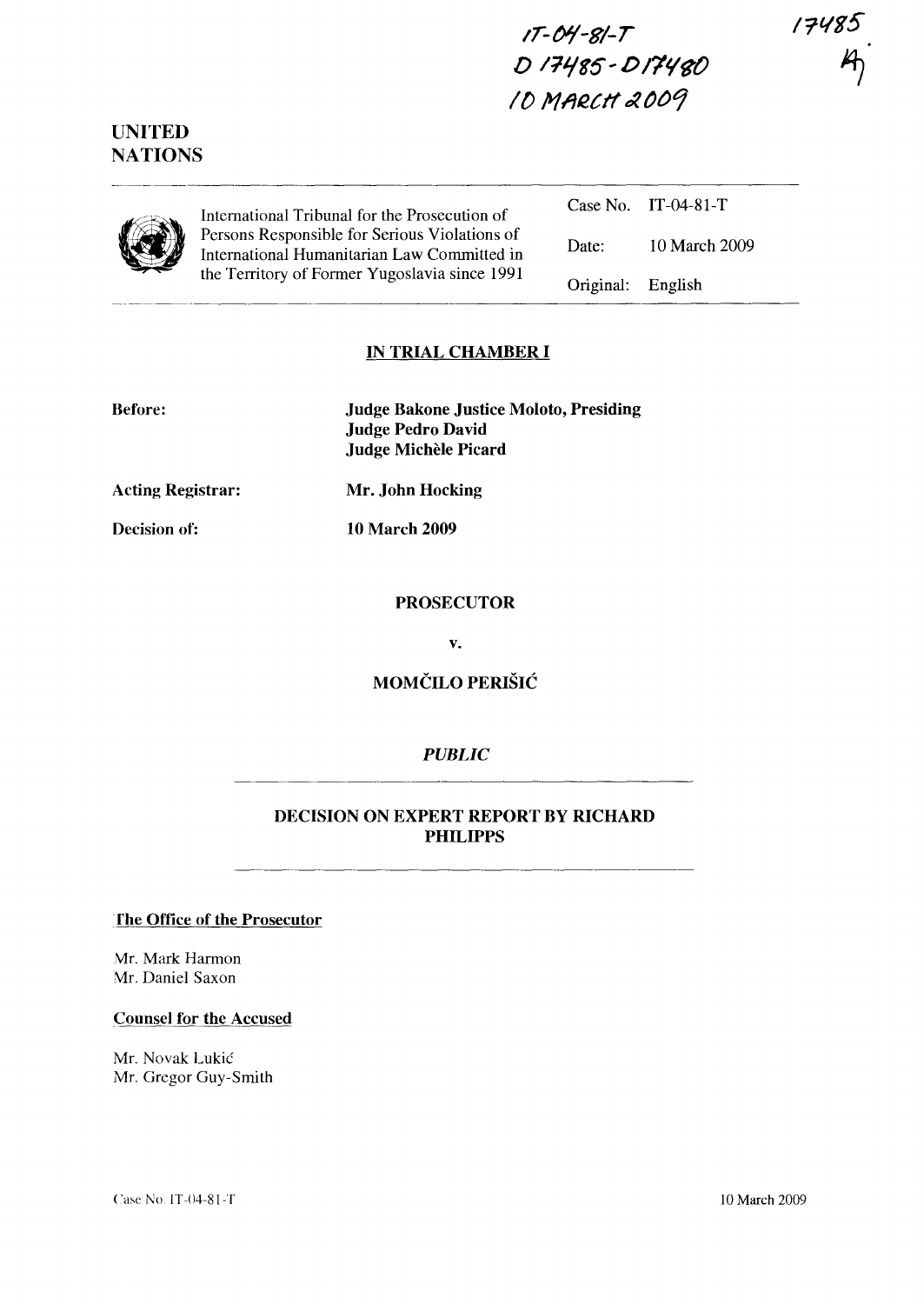**TRIAL CHAMBER I** ("Trial Chamber") of the International Tribunal for the Prosecution of Persons Responsible for Serious Violations of International Humanitarian Law Committed in the Territory of the former Yugoslavia since 1991 ("Tribunal") is seised of the Prosecution's "Submission of Expert Report by Richard Philipps with Annexes A and B" filed publicly on 17 February 2009 ("Submission") and hereby renders its Decision.

### **I. PROCEDURAL HISTORY AND SUBMISSIONS**

1. In its Submission, the Prosecution moves the Trial Chamber to admit into evidence a report authored by Richard Philipps, entitled: "Expert Report Richard Philipps - Galic Report" ("Report") dated 17 March 2002.<sup>1</sup> The Prosecution submits that the Report is relevant and of probative value to the allegation that many of the officers serving in the top levels of the Army of the Republika Srpska ("VRS") were in fact Yugoslav Army ("VI") officers subordinated to Momcilo Perisic as set out in Schedule E of the Indictment. <sup>2</sup>

2. On 7 November 2006, the Prosecution provided the Report to the Defence. On 27 November 2006, the Defence filed its "Notice Pursuant to Rule 94 bis Concerning Prosecution Experts Grujic, Kovacs, Poje, Higgs, Philips [sic], Tabeau, and Zecevic" ("Notice"). In its Notice the Defence contended that, as it had not received the curriculum vitae ("CV") of Mr. Philipps, it could not assess his qualifications as an expert. In addition, the Defence noted that it had not yet received the "source documents" referenced in the Report. Consequently, the Defence objected to the "acceptance" of the Report and expressed its wish to cross-examine Mr. Philipps on his qualifications and the content of the Report.'

3. On 19 February 2007, the Prosecution disclosed the source documents referenced in the Report. On 16 January 2009, the Prosecution disclosed Mr. Philipps's CV to the Defence.<sup>4</sup>

4. On 3 March 2009, the Defence filed its "Reaffirmation of Notice Pursuant to Rule 94bis on Expert Report of Prosecution Witness Richard Phillips [sic)" ("Reaffirmation of Notice"), whereby the Defence stated that after reviewing the source documents and Mr. Philipps's CV, it confirmed its non acceptance of the Report and repeated its wish to cross-examine him.<sup>5</sup>

Submission, para. 1. See Submission, Annex 1.

Submission, para. 5.

Notice, para. 5.

Submission, paras 3-4.

Reaffirmation of Notice, paras 7-8.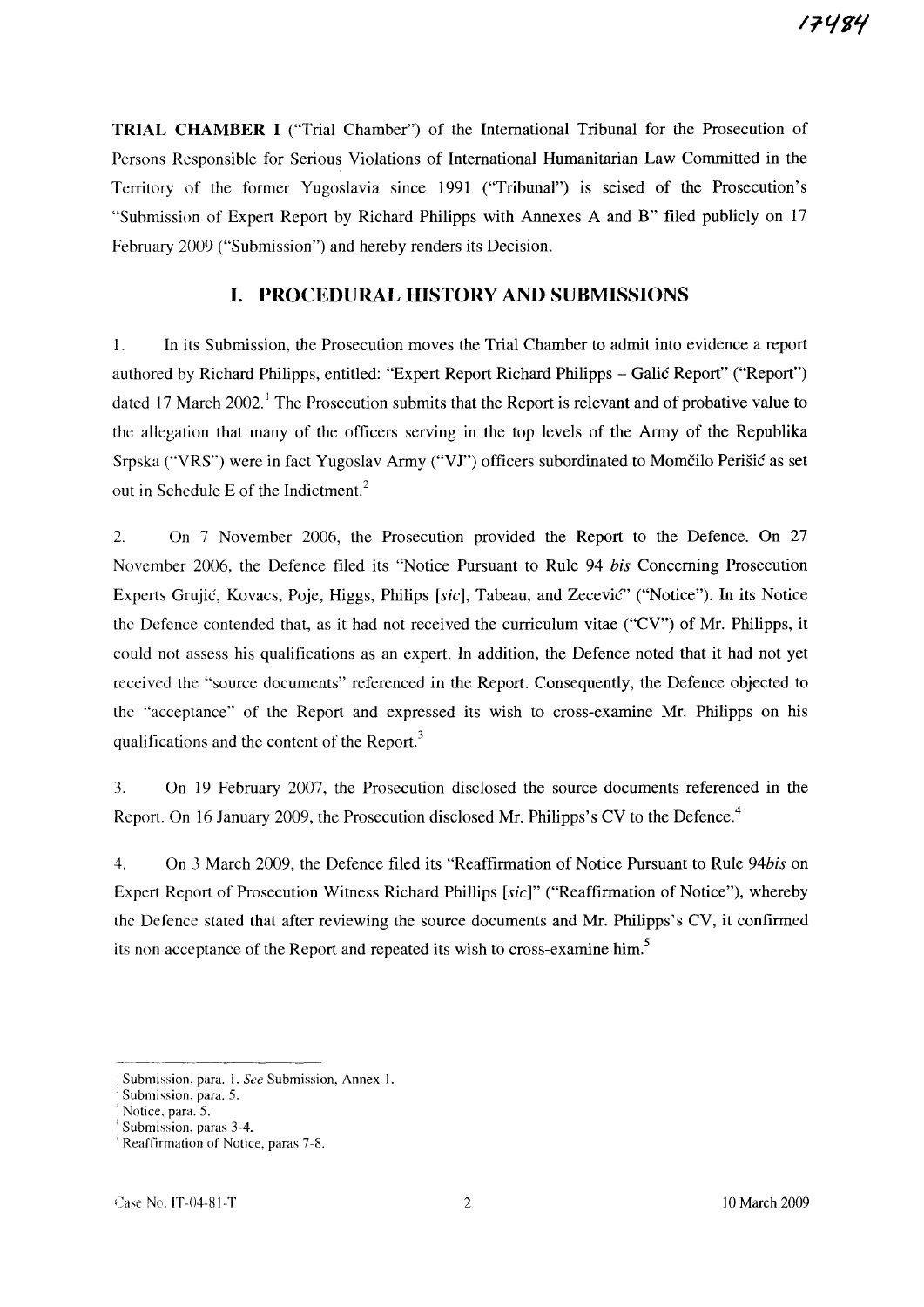# **II. APPLICABLE LAW**

5. Rule 94 *his* of the Rules of Evidence and Procedure ("Rules") reads as follows:

#### **Rule** 94 *bis* Testimony of Expert Witnesses

- (A) The full statement and/or report of any expert witness to be called by a party shall be disclosed within the time-limit prescribed by the Trial Chamber or by the pre-trial Judge.
- (8) Within thirty days of disclosure of the statement and/or report of the expert witness, or such other time prescribed by the Trial Chamber or pre-trial Judge, the opposing party shall file a notice indicating whether:
	- (i) it accepts the expert witness statement and/or report; or
	- (ii) it wishes to cross-examine the expert witness; and
	- (iii) it challenges the qualifications of the witness as an expert or the relevance of all or parts of the statement and/or report and, if so, which parts.
- (C) If the opposing party accepts the statement and/or report of the expert witness, the statement and/or report may be admitted into evidence by the Trial Chamber without calling the witness to testify in person.

6. The jurisprudence of the Tribunal has established a number of requirements which must be met before an expert statement or report is admissible in evidence. They include:

- 1. the proposed witness is classified as an expert;
- ii. the expert statements or reports meet the minimum standard of reliability;
- iii. the expert statements or reports are relevant and of probative value; and
- iv. the content of the expert statements or reports falls within the accepted expertise of the witness. $6$

7. The term "expert" has been defined by the jurisprudence of the Tribunal as "a person whom by virtue of some specialised knowledge, skill or training can assist the trier of fact to understand or determine an issue in dispute"<sup>7</sup>. In determining whether a particular witness meets these criteria, the Trial Chamber should take into account the witness's former and present positions and professional

<sup>6</sup> *Prosecutor* r, *Lukic and Lukic,* Case No. IT-98-32/1-T, Decision on Second Prosecution Motion for the Admission of Evidence Pursuant to Rule 92 *his* ("Two Expert Witnesses"), 23 July 2008, para. 15.

*Prosecutor* v. *Stanislav Galić*, Case No. IT-98-29-T, Decision Concerning the Expert Witnesses Ewa Tabeau and Richard Philipps, 3 July 2002, p. 2 ("Galic Decision Experts Tabeau and Philipps").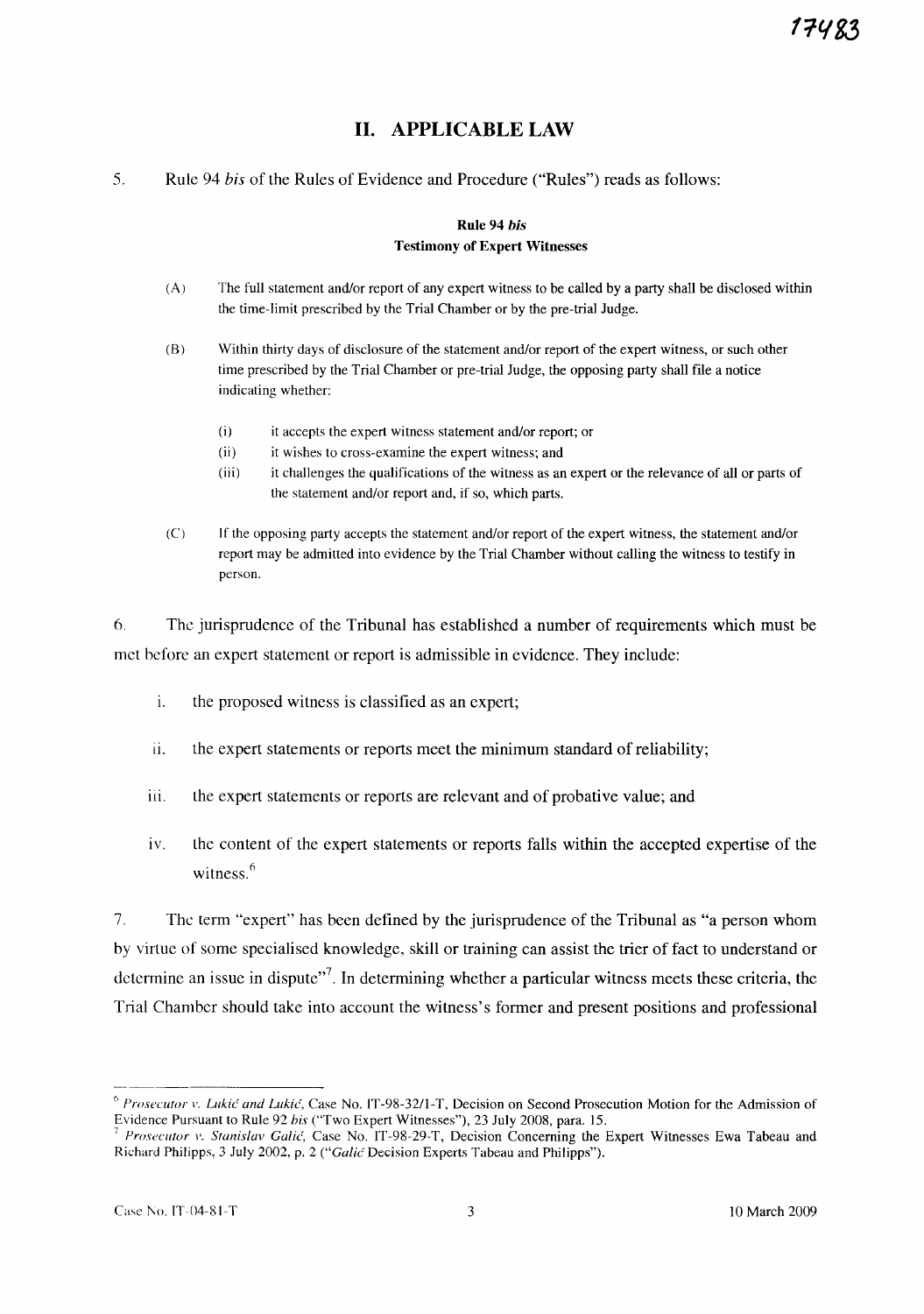experience through reference to the witness's CV as well as the witness's scholarly articles, other publications or any other pertinent information about the witness.<sup>8</sup>

8. The content of the statement or report must fall within the expert witness's area of expertise.<sup>9</sup> This requirement ensures that the statements or reports of an expert witness will only be treated as expert evidence, insofar as they are based on the expert's specialised knowledge, skills or training. Statements that fall outside the area of expertise will be treated as personal opinions of the witness and will be weighted accordingly.<sup>10</sup> Generally, an expert witness should not offer his or her opinion on the criminal liability of the accused. This is a matter that falls within the competence of the Chamber. $<sup>11</sup>$ </sup>

9. Experts may express their opinion within the confines of their expertise on the facts established in evidence if the opinion is relevant to the case.<sup>12</sup>

lO. The evidence sought to be admitted into evidence pursuant to Rule 94 *his* of the Rules must also fulfil the general requirements of admissibility. The proposed evidence must therefore be relevant and have probative value, and the probative value must not be substantially outweighed by the need to ensure a fair trial. $^{13}$ 

#### **III. DISCUSSION**

#### **A. Qualification of Mr. Philipps as an Expert Witness**

II. An analysis of Mr. Philipps's CV shows that at the time when he prepared the Report he was working as a Military Analyst for the Office of the Prosecutor ("OTP"). Mr. Philipps has also held a number of part-time military posts and has completed numerous military analysis courses, in particular: training in the use of Link Analysis Software and a strategic analysis course.<sup>14</sup>

12. Given Mr. Philipps's military training and his experience working as a military analyst, the Trial Chamber is satisfied that he has gained specialised knowledge as an expert in the field of

<sup>&</sup>lt;sup>8</sup> *Prosecutor v. Vojislav Šešelj*, Case No. IT-03-67-T, Decision on Expert Status of Reynaud Theunens, 12 February 2008. para. 28, with further references; *Prosecutor v. Dragomir Milosevic,* Case No. IT-98-29/l-T, Decision on Defence Expert Witnesses, 21 August 2007, para. 6, with further references.

<sup>9</sup> *Prosecutor* v *Milan Martie,* Case No. IT-95-11-T, Decision on Defence's Submission of the Expert Report of Professor Smilja Avramov Pursuant to Rule 94 *his,* 9 November 2006, *("Martie* Decision on Expert Avramov") para. 12.

<sup>10</sup> *Ihid..* para. 12.

II *Prosecutor v. Iovica Stanisic and Franko Simatovic,* Case No. IT-03-69-PT, Decision on Prosecution's Submission of the Expert Report of Nena Tromp and Christian Nielsen pursuant to Rule 94 *his,* 18 March 2008, para. 12.

<sup>&</sup>lt;sup>2</sup> *Martic* Decision on Expert Avramov, para. 10.

 $13$  Rule 89(C) and (D) of the Rules.

<sup>&</sup>lt;sup>14</sup> Annex B of the Report, CV of Richard Duncan Philipps.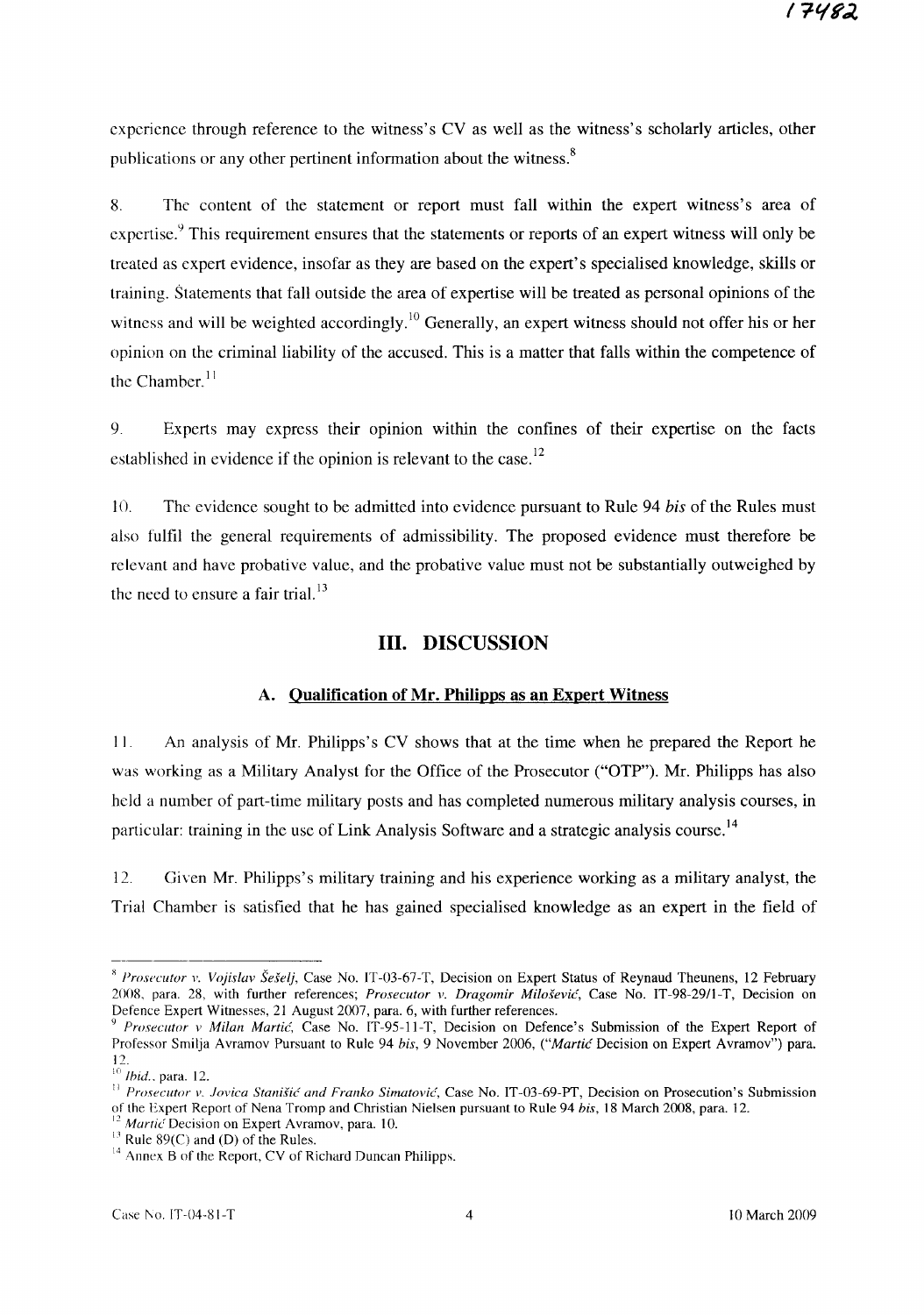military analysis. The Trial Chamber is therefore satisfied that Mr. Philipps is qualified as an expert within the meaning of Rule 94 *his* of the Rules.

### **B. Admissibility of the Report**

13. Mr. Philipps's report consists of six charts and an introduction, which sets out the methodology used to compile the charts, describes their contents and, in relation to the first chart, provides an explanation for symbols contained therein.

14. The first chart depicts the structure of the Sarajevo Romanija Corps ("SRK") for the period May 1992 to December 1995.<sup>15</sup> The chart identifies personnel and the dates, where known, on which personnel changes were made in the SRK. The Trial Chamber considers this information relevant to the chains of command within the VRS. In particular, the Trial Chamber finds this information relevant to assessing the Prosecution's allegation that many of the officers serving in the top levels of the VRS, including in the SRK, were in fact VI officers subordinated to Momcilo Perišić.<sup>16</sup>

15. The remaining five charts<sup>17</sup> outline the structure of the SRK, and, generically, of the battalions and brigades within the Corps. The Trial Chamber finds that these charts are also relevant to understanding the chains of command within the SRK.

16. The Trial Chamber therefore finds that the Report falls within Mr. Philipps's field of expertise and may assist it in its determination of important issues in this case.

17. As regards the Defence's argument in its Notice in relation to the degree of transparency in the sources and methods used to compile the Report, $^{18}$  the Trial Chamber finds such concerns have been met by the Prosecution disclosure of the source documents.<sup>19</sup> Any further concerns the Defence may have with regard to Mr. Philipps's qualifications and his Report may properly be addressed in cross-examination.

1X. In general, the Trial Chamber is satisfied that the Report clearly sets out the methodology used to verify the information presented. Nonetheless, it has some concerns regarding Mr. Philipps's reliance on documents signed by staff of the OTP. Mr. Philipps places certain units and

<sup>&</sup>lt;sup>15</sup> Annex A of the Report. The SRK is alleged to have conducted a campaign of shelling and sniping upon Sarajevo. See Indictment, paras 41-42.

See Indictment, para. 43; Annex E of the Indictment, pp 5-6.

<sup>17</sup> "Sarajevo Romanija Corps -Corps Troops", "Sarajevo Romanija Corps - September 1992", "Sarajevo Romanija Corps- September 1993", "Sarajevo Romanija Corps - Generic Brigade Overview" and "Sarajevo Romanija Corps - Generic Battalion Overview".

<sup>&</sup>lt;sup>18</sup> Notice, para. 5. *See also* Reaffirmation of Notice, para. 7.

<sup>&</sup>lt;sup>19</sup> Submission, para. 3.